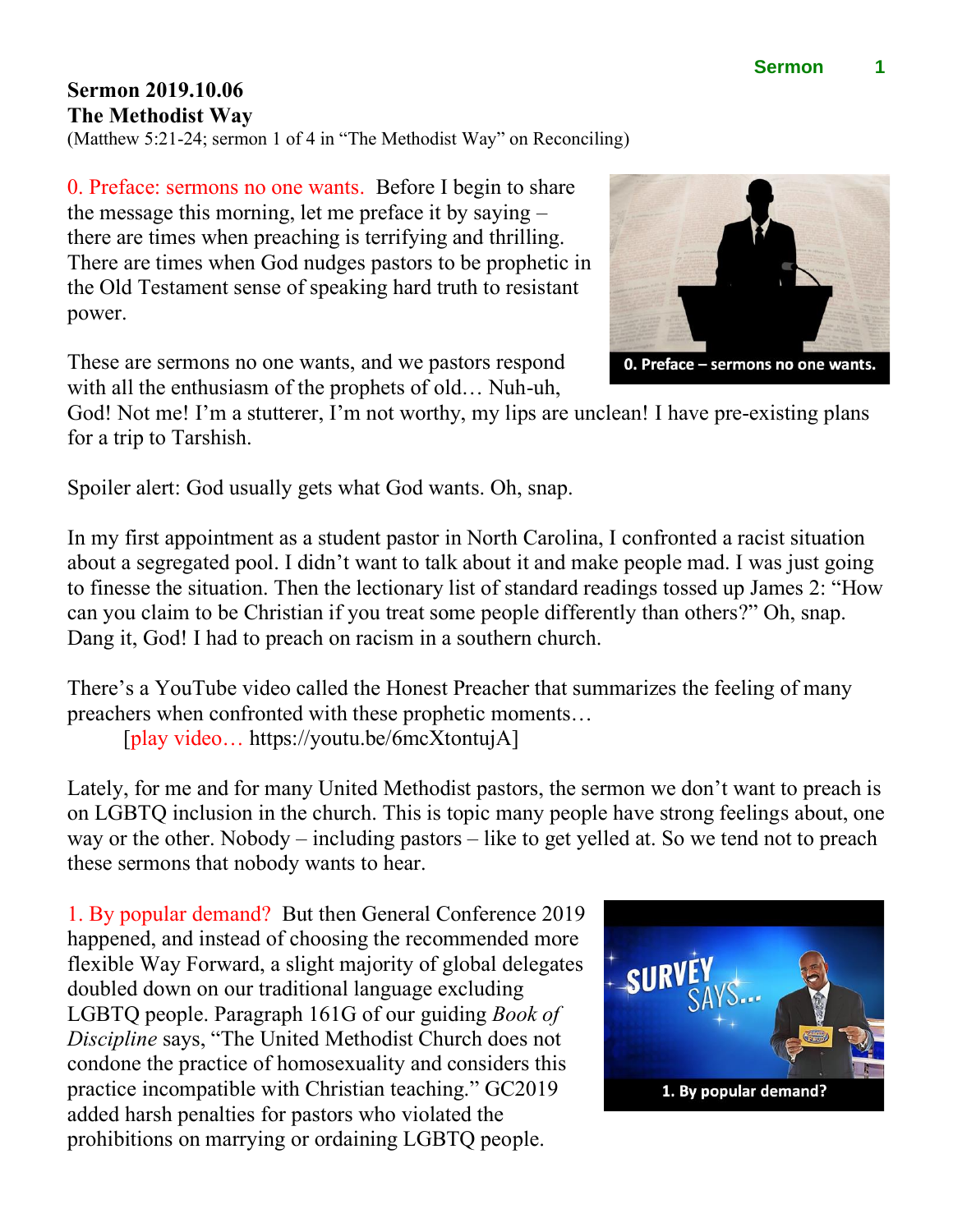At Onalaska UMC, we had an instant revolt. On Facebook and other social messaging apps, in phone calls and emails, many of our members – especially our youth and young adults – were in disbelief. "My church said this? I can't be a part of a church that says this."

In response, our church council voted unanimously to emphasize our vision statement that we "Love all people unconditionally," and at the next meeting voted to begin the Reconciling process to help our members think through the issue. This is also in keeping with the *Book of Discipline*, where the same paragraph 161G says, "We affirm that all persons are individuals of sacred worth, created in the image of God... We affirm that God's grace is available to all. We will seek to live together in Christian community, welcoming, forgiving, and loving one another, as Christ has loved and accepted us. We implore families and churches not to reject or condemn lesbian or gay members and friends. We commit ourselves to be in ministry for and with all persons." We have some folks who don't like this, either.

Whew! Crisis averted, thinks your humble pastor. I don't have to preach on this.

Then we did the Reconciling survey, asking what you know and what you want to learn about and how you want to learn it. The full results are available on our website under Resources > Reports. We offered many learning options: small groups, videos, bible studies, discussions, etc.

But a majority of you said the main thing you wanted was sermons and God Moments… Oh, snap…

And so, by popular *or* unpopular demand, depending on who you ask, we begin our October series on Reconciling and how we as United Methodists and people of God can think about coming to peace with each other and our LGBTQ sisters and brothers.

2. We've got to talk. But it turns out the call for reconciliation goes right back to scripture. The Sermon on the Mount in Matthew 5-7 is perhaps Jesus' most famous sermon. And there it is right there in today's scripture reading: Jesus says, "If you are on your way to the altar with your gift, and you remember that your brother or sister has something against you, leave your gift and go; first be *reconciled* to your brother or sister, and then come to the altar" (Matthew 5:23-24 paraphrase).



You may not realize it, but this is the origin of churches passing the peace at the beginning of worship. Passing the peace isn't just a friendly time for fist-bumping your pew buddies. It is supposed to be a moment when we cross the sanctuary to the person we are struggling to love, unburden our hearts, and seek and offer forgiveness.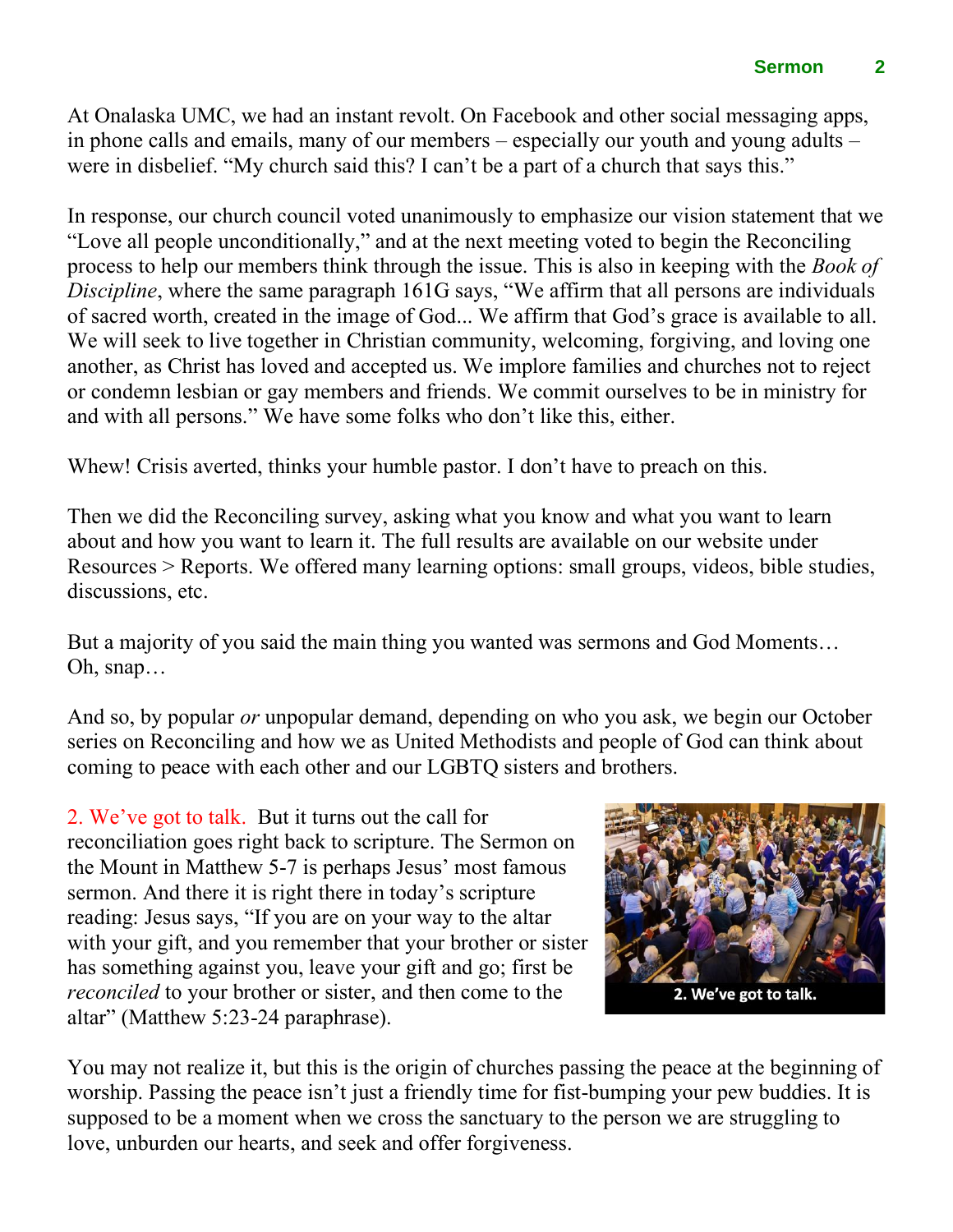Jesus commands us to be reconciled. We've got to talk about how we include our LGBTQ brothers and sisters, and how we struggle with our hearts and with those with whom we disagree. And we do this *before* we come to the altar with our gifts, before we come to the altar to encounter Christ in communion with our brothers and sisters… Oh, snap.

3. The big tent. United Methodists have been fighting about LGBTQ inclusion for a long, long time. Our denomination was created in 1968. The line about "incompatibility" was added to the *Discipline* in 1972, and we've been playing tug-of-war ever since.

Methodists today fall roughly into four camps, depending on whether they prefer a traditional or progressive approach to including LGBTQ people, and whether they can live

with folks who disagree in the same church (compatibilist), or can't live with folks who disagree (incompatibilist).

So you might be a traditionalist-incompatibilist, who feels that homosexuality is against God's will and can't live in the same church as folks who disagree. Or you might be a progressive-incompatibilist, who feels that homosexuality in a committed, married relationship is not a sin, and can't live in the same church as folks who disagree. Or you might hold traditionalist or progressive views, but be a compatibilist who is okay sharing a church with folks who disagree.

Jessica and I attended a meeting of 1300+ UMC churches two weeks ago at Church of the Resurrection. They did a live poll of the people gathered, and the results reflected the same bell curve as most other surveys of the UMC: 10-20% of Methodists are incompatibilists, either progressive or traditional, at either end of the bell curve. These folks can't get along. But the majority of Methodists, 80-90%, are compatibilists who fall in the fat middle of the curve. We can get along with each other, even if we don't agree on this subject.

It turns out this is very Methodist. Think of the bell curve as a big tent. Methodists have traditionally been a big tent church. We bring together folks who don't agree on everything, but do agree on loving Jesus and loving neighbors, on an active, practical, heartfelt, and intelligent faith.





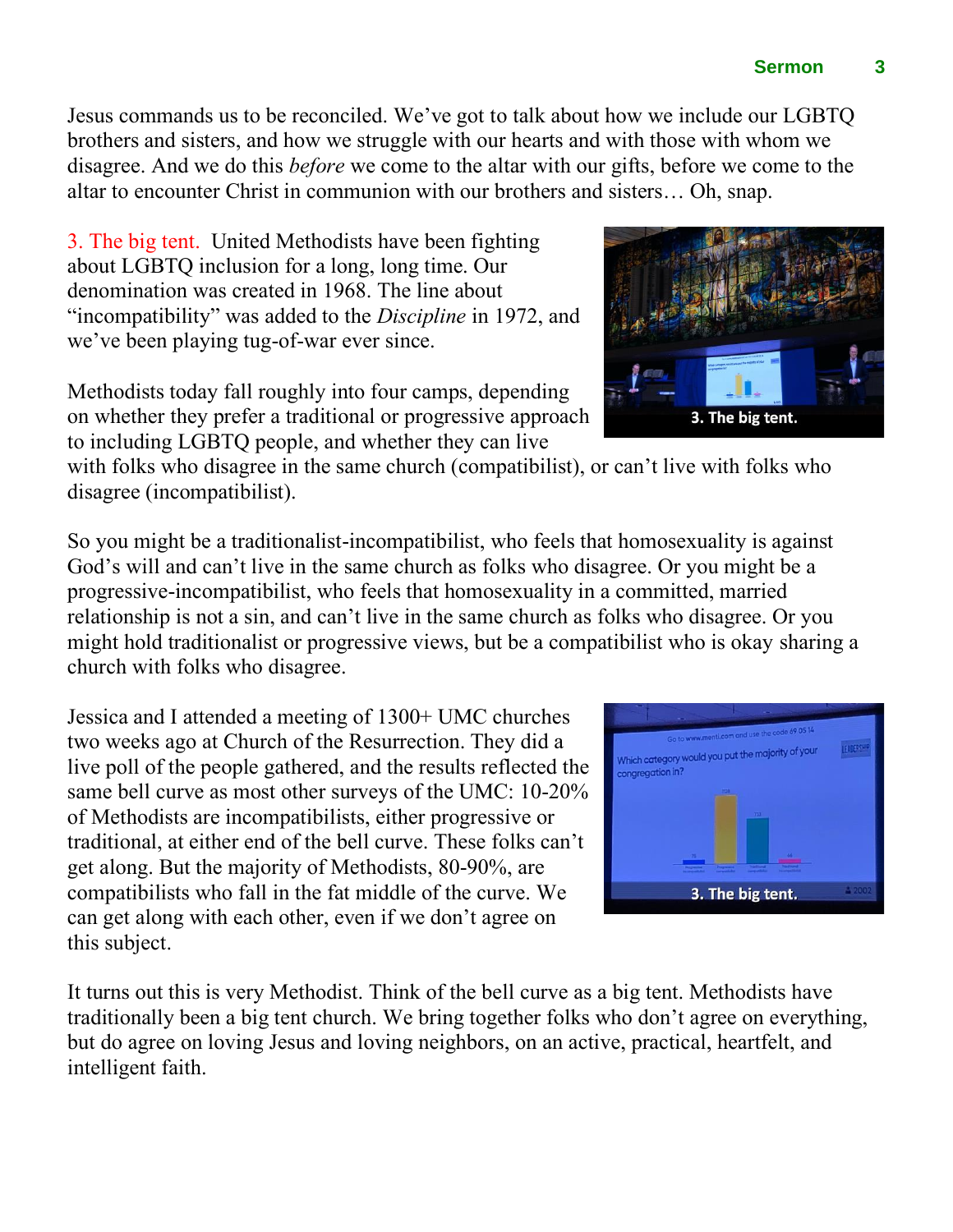4. The Methodist way. So this month we're going to take a look at LGBTQ inclusion from the perspective of the Methodist way. We are going right back to our roots in the teachings of John Wesley, and of Jesus Christ. In particular, we're looking at three things…

- Our big-tent tradition, what John Wesley called "A Catholic (Universal) Spirit."
- The three general rules of Methodism: do no harm, do all the good you can, and stay in love with God. These will frame the next three weeks.
- Using the Wesleyan Quadrilateral, a tool for interpreting scripture. Is the Holy Spirit leading us to a new understanding of ancient words in the bible about homosexuality?

5. (Re?) Interpreting scripture. Let me address that last point specifically because it is the root of our trials and tribulations over homosexuality. There are only six passages in the bible about homosexuality, three in the Old Testament and three in the New Testament. They are sometimes called the clobber verses, because anti-gay people have used them to clobber LGBTQ people and condemn them. They are listed on the screen – but we'll talk more about them this month. For comparison to the six

clobber verses, Jesus never talks about homosexuality, but he talks about money in 11 of his 40 parables. (Don't worry – next month's sermon series is on money.)

Traditionalists sometimes say, "The Bible is the Word of God, literally. It means the same thing now as when it was written. If you don't read these verses and see that homosexuality is a sin, you aren't taking the Bible seriously."

Progressives respond, "Reading the Bible seriously means thinking about its context, who it was written for, and how the Spirit guides us in interpreting it now."

## It turns out that John Wesley offered us four tools for interpreting and reinterpreting scripture…

- A. Scripture we read different passages and compare them to get the big picture
- B. Tradition how has the Church traditionally read this?
- C. Reason we can use our brains to think critically and evaluate
- D. Experience is our understanding confirmed by our experience of the world?

## **Big Tent Three General Rules** Quadirlateral 4. The Methodist way.

The "clobber" verses: Genesis 19 Leviticus 18:22 Leviticus 20:13 **Romans 1:26-27** 1 Corinthians 6:9-10 1 Timothy 1:8-10

5. (Re)interpreting scripture?

**The Wesleyan Quadrilateral** 

- 1. Scripture
- 2. Tradition
- 3. Reason 4. Experience

5. (Re)interpreting scripture?

Experie